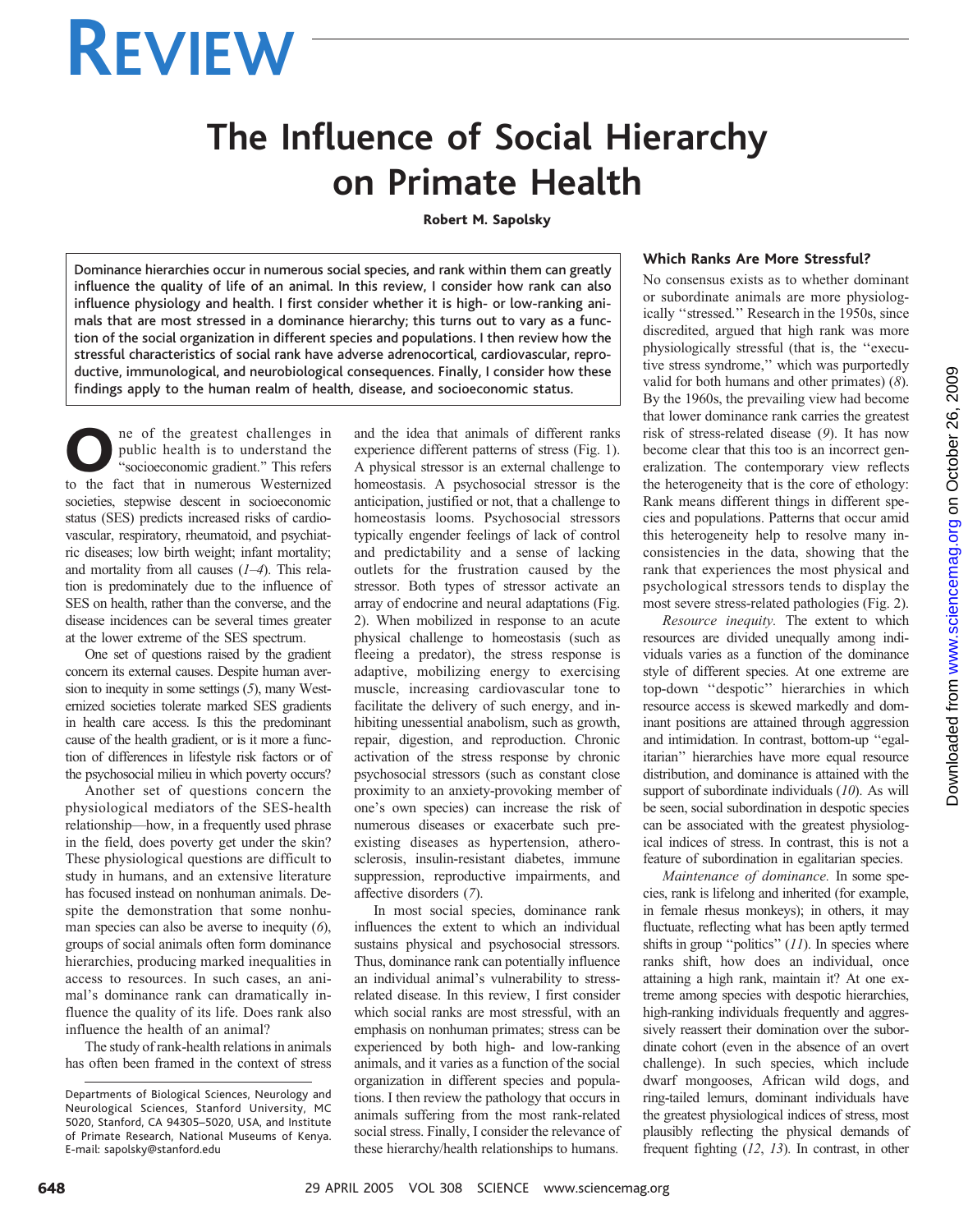

Fig. 1. (A and B) Affiliative behavior among subordinates can reduce the effects of stress. (A) Chimpanzees engage in social grooming. (B) A female tamarin monkey cares for another's young while the mother feeds. (C and D) Stressful dominance behavior may take physical or psychosocial forms. (C) Male savanna baboons may fight over a kill. (D) A dominant male baboon intimidates a subordinate. [Image credit: Carin Cain/Science]

despotic species, high-ranking individuals maintain dominance through psychological intimidation rather than aggression (where, for example, mere eye contact with the alpha individual might elicit subordination gestures). In such cases (e.g., savanna baboons, rhesus and squirrel monkeys, mice, rats, and white-throated sparrows), subordination is associated with the greatest physiological indices, plausibly reflecting the frequent psychological stressors for subordinates and the paucity of physical stressors for dominant individuals (12–18).

Breeding style. In many species, including some Old World primates, dominant alpha individuals of both genders monopolize breeding through aggression and intimidation. This can be sufficiently stressful to impair fertility in subordinates, producing ''social contraception.'' A different picture occurs in cooperative breeders, where one breeding female dominates other females, who are anovulatory. However, this subordination is minimally stressful, not involving aggression or harassment by the dominant female. Instead,

the anovulatory individuals are mostly younger sisters, waiting their turn to breed and helping to raise nieces and nephews (19). Among cooperative breeders such as marmosets, ring-tailed lemurs, marmots, wolves, and Florida scrub jays, subordinates show no more stress-related pathophysiology than do dominant individuals and may even have fewer indices (13, 19–21).

Stability of social ranks. When the hierarchy is stable in species where dominant individuals actively subjugate subordinates, it is the latter who are most socially stressed; this can particularly be the case in the most extreme example of a stable hierarchy, namely, one in which rank is hereditary. This reflects the high rates of physical and psychological harassment of subordinates, their relative lack of social control and predictability, their need to work harder to obtain food, and their lack of social outlets such as grooming or displacing aggression onto someone more subordinate. During major hierarchical reorganization, however, dominant individuals at the center of the social tensions typically experience the greatest amounts of physical and

psychological stress. As a result, during such reorganization among wild baboons or soon after group formation among species of captive primates, dominant individuals have the greatest physiological indices of stress; this has been shown in talapoin monkeys, squirrel monkeys, various macaque species, wild baboons, and chimpanzees. Once hierarchies stabilize, subordination becomes associated with the greatest physiological indices of stress (22).

Subordinate coping strategies. Stressrelated physiological endpoints not only reflect the frequency and severity of stressors but also the availability and efficacy of coping outlets. Such outlets most commonly involve social support (such as grooming, physical contact, or coalition formation). Moreover, the occurrence in some species of reconciliative behaviors between two individuals shortly after a competitive interaction can be interpreted as a coping outlet for the loser of that interaction (23). The issue of coping outlets has been examined in a meta-analysis of rank-physiology relationships in both genders of an array of primate species.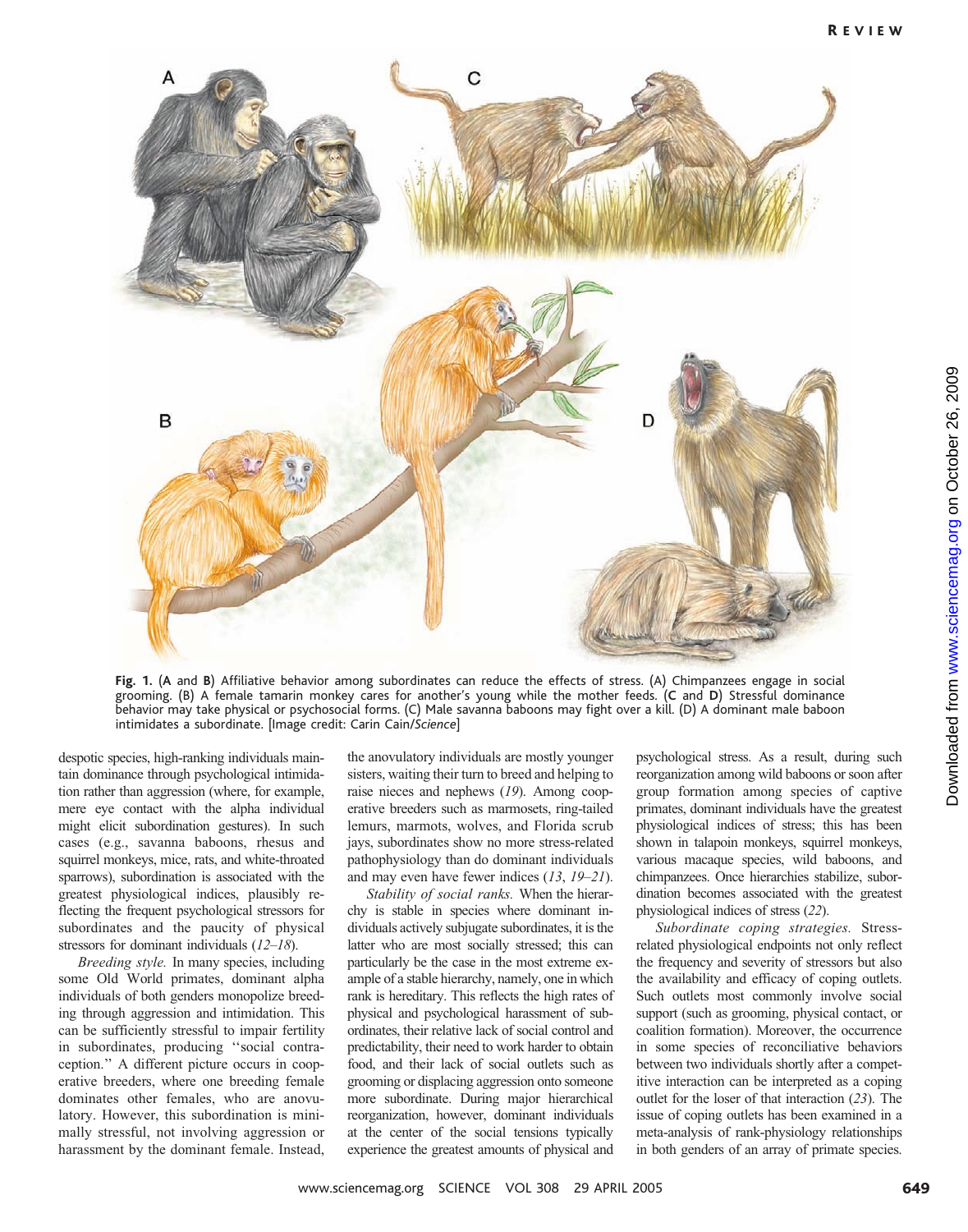Numerous variables related to social structure were considered, and three were collectively highly predictive of the occurrence of elevated stress hormone levels among subordinate animals: (i) high rates of being subjected to stressors; (ii) low availability of social support; and (iii) minimal presence of kin (24).

Subordinate avoidance of dominants. The inability to physically avoid dominant individuals is associated with stress, and the ease of avoidance varies by ecosystem. The spatial constraints of a two-dimensional terrestrial habitat differ from those of a three-dimensional arboreal or aquatic setting, and living in an open grassland differs from living in a plain dense with bushes. As an extreme example, subordinate animals in captivity have many fewer means to evade dominant individuals than they would in a natural setting  $(25)$ . Thus, although dominant wolves have elevated stress hormone levels in the wild (21), subordinates demonstrate this trait in captivity (26).

Subordinants' use of alternative strategies. Implicit in being subordinate are the notions that one has reduced access to desirable resources and that this can translate into reduced Darwinian fitness. Sometimes, however, subordinate animals can pursue alternative behavioral strategies that, in effect, move them outside the hierarchy. For example, low rank among males of various Old World monkey species, as the result of male-male competition, has been thought to mean minimal reproductive access to females. However, females actually have considerable control over who they mate with. These are often low-ranking individuals with whom they have affiliative relationships (such as

frequent, nonsexual bouts of reciprocal grooming) (27). Such males not only have greater reproductive success than originally thought but also fewer physiological indices of stress than would be expected for their rank (28).

A different alternative strategy occurs among orangutans. Dominant males have pronounced secondary sexual characteristics, whereas subordinate individuals appear ''juvenile.'' This appearance is not merely a chronological stage. Instead, it is a state of arrested development in the presence of a dominant male and can persist for years. When the dominant male is removed, the apparently juvenile individual develops secondary sexual traits. This arrested state might seem to be a case of stress-induced social contraception. However, ''juvenile'' males are fertile, have some reproductive success (as they will force copulations when a dominant male is absent), and do not have elevated stress hormone levels or stressrelated reproductive impairments. Rather than a stress-induced pathology, the arrest appears to be an alternative strategy. It is actually males in the process of the conspicuous, slow transition to the dominant form with the most marked physiological indices of stress (29).

Stress of dominating mating. In species with a sharply demarcated mating season, or where a few males disproportionately dominate mating, male-male competition for mating access can be fierce, dangerous, and at the cost of feeding and of affiliative behaviors. This raises the ironic possibility that dominant males may be sufficiently stressed by such competition that their testicular axes are suppressed. However, various endocrine mechanisms have evolved



Fig. 2. Physiological correlates of the more stressful social rank. [Image credit: Bayard Colyear, Stanford Visual Arts Services]

that buffer reproductive physiology under that circumstance, either through blunting the release of stress hormones or blunting their ability to suppress the testicular system (30).

Atmosphere and culture. The nature of dominance varies with species and gender. Additionally, different populations of a species vary in their social milieu, and rank-physiology relationships can vary as well. For example, patterns of foraging by subordinate female spotted hyenas differ markedly between the enclosed Ngorongoro Crater and the open Serengeti Plains in East Africa, and only in the latter is subordination associated with elevated stress hormone levels (31). As another example, the elevated stress hormone levels observed among subordinate female macaques do not occur in a troop with atypically high rates of affiliative support  $(32, 33)$ . In the realm of animal ''culture,'' multigenerational transmission of a culture of low aggression and high affiliation in a troop of wild baboons results in subordinate males that do not display the stress-related pathophysiology found in other troops (34).

Personality. Precedent exists for modulation of stress reactions by individuals' personalities. For example, independent of rank, primates who distinguish poorly between threatening and neutral stimuli, lack social outlets for support, and are hyperreactive to novelty have elevated stress hormone levels (35, 36) and increased rates of atherosclerosis (37).

Thus, under a variety of circumstances, social dominance can be associated with the most stress-related pathology, whereas in other situations, this is a trait of subordinate individuals. Are there common themes underlying this variability? Broadly and logically, adverse physiological profiles are most pronounced among animals of the rank exposed to the most physical and psychological stressors. This can arise from (i) low degrees of social control and predictability (as in dominant animals in unstable hierarchies and subordinate animals in small living spaces); (ii) a paucity of outlets after exposure to stressors (such as subordinate individuals in species lacking alternative strategies to hierarchical competition); (iii) a paucity of social support (for example, subordinate animals in settings with few kin and little access to social grooming); or (iv) high rates of physical stressors (such as dominant individuals who, as a function of their species or the instability of their hierarchy, must constantly reassert their dominance by physical means). Moreover, these links between rank and pathology can be made even more dramatic by the culture of a particular social group and by a personality prone toward interpreting ambiguous social circumstances as psychologically stressful.

#### Negative Physiological Effects of Stressful Social Ranking

Studies of both feral and captive animal populations show that animals with specific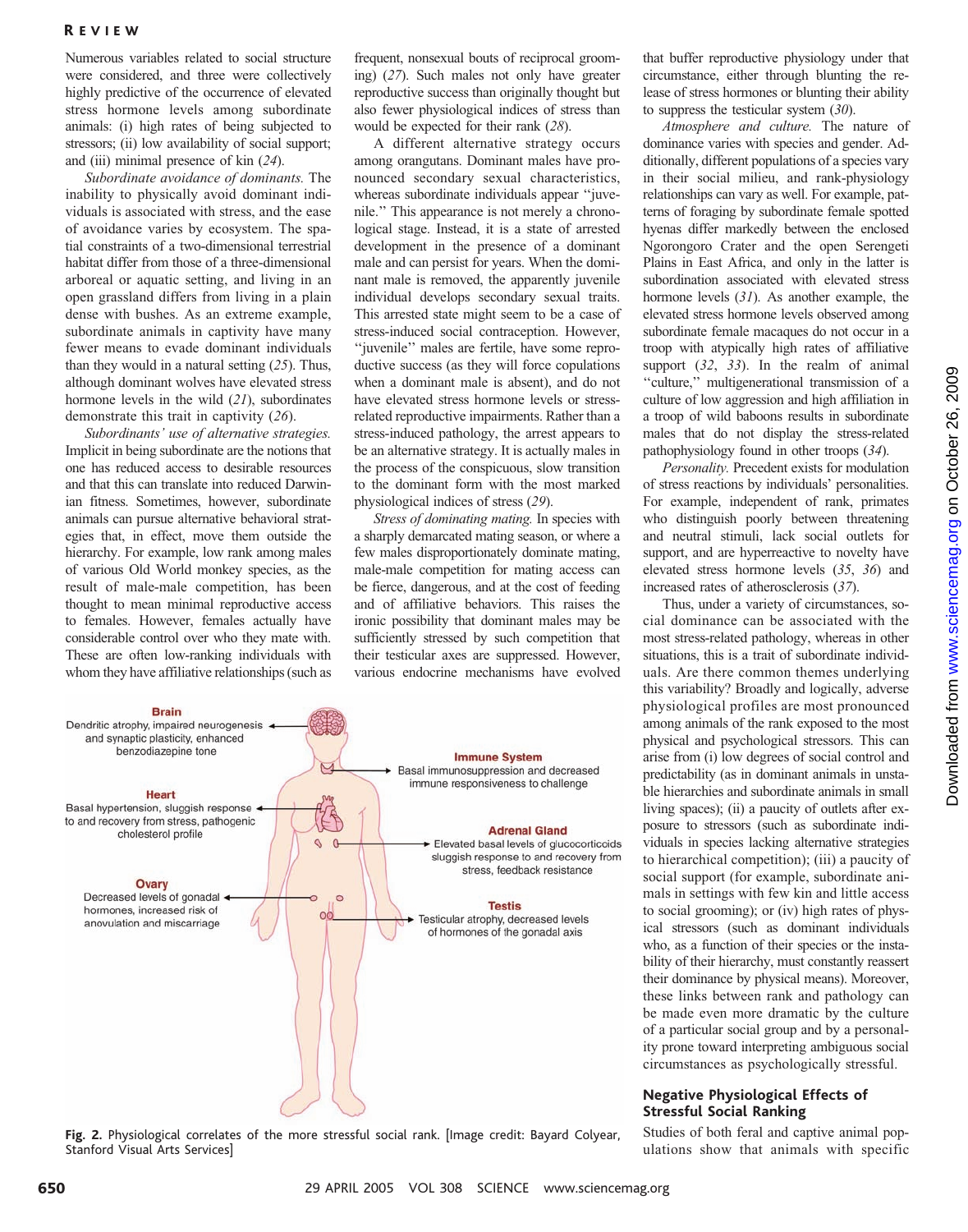dominance ranks tend to show characteristic stress-related physiological profiles (Table 1). We know that a particular rank gives rise to a particular physiological profile, rather than visa versa, because studies of individual captive animals before they are placed in social groups indicate that physiological profiles of singly-housed subjects do not predict their subsequent ranks in a social group (38).

Several stress-related physiological endpoints have been found to be sensitive to rank. The most frequently studied endpoint is the blood level of glucocorticoids (GCs), adrenal steroid hormones that are secreted during stress, such as cortisol or hydrocortisone in primates and corticosterone in many rodent species. GCs typify the double-edged nature of the stress response, as they help mediate adaptation to short-term physical stressors yet are pathogenic when secreted chronically.

Consistently, animals who are more socially stressed by the dominance hierarchy show indices of hyperactivity of the GC system. This includes elevated basal levels of GCs, the enlarged adrenal glands that accompany such increased secretion, a sluggish GC stress response in the face of a major homeostatic challenge, and impaired sensitivity of the system to negative feedback regulation.

In some cases, it is dominant individuals who show this profile. This includes species where dominant individuals have to repeatedly and physically reassert their rank (e.g., feral populations of dwarf mongooses, African wild dogs, female ring-tailed lemurs, and male chimpanzees) (12, 13, 39); those that are cooperative breeders (feral wolves and captive marmosets and tamarins)  $(16, 21)$ ; and those with transient periods of major rank instability (feral baboons and captive populations of talapoin, squirrel, and rhesus monkeys) (22).

In contrast, this profile is seen among subordinate individuals in species where high rank is maintained through nonphysical intimidation and the hierarchy is stable (feral male baboons and captive populations of squirrel and rhesus monkeys, tree shrews, rats, and mice)  $(22, 40, 41)$ ; where subordinates are exposed to frequent social stressors amid low availability of social support and minimal presence of kin (feral ring-tailed lemurs and captive populations of male rhesus or female talapoin monkeys) (13, 24); and when animals are in an enclosure too small to allow subordinate individuals to evade dominant ones (26).

A second prominent feature of the stress response is secretion of the catecholamine hormones (epinephrine and norepinephrine). These hormones of the sympathetic nervous system are secreted within seconds of the onset of a stressor (versus minutes for GCs) and have many of the same effects as GCs upon metabolism and cardiovascular tone. Thus, as with GCs, although the acute secretion of catecholamines is adaptive, prolonged secretion can be pathogenic. The

speed with which catecholamines are secreted typically precludes measuring basal circulating levels (because of the stress caused by the restraint of subjects for taking blood samples), and the hormones are poorly and variably preserved in urine and feces. Thus, little is known about rank-catecholamine relationships.

Prolonged stress adversely affects cardiovascular function, producing (i) hypertension and elevated heart rate; (ii) platelet aggregation and increased circulating levels of lipids and cholesterol, collectively promoting atherosclerotic plaque formation in injured blood vessels; (iii) decreased levels of protective high-density lipoprotein (HDL) cholesterol and/or elevated levels of endangering low-density lipoprotein (LDL) cholesterol; and (iv) vasoconstriction of damaged coronary arteries. A small literature demonstrates that animals who are more socially stressed by the dominance hierarchy demonstrate (i) basal hypertension; (ii) a sluggish activation of the cardiovascular stress response after a challenge and delayed recovery when it abates; (iii) a pathogenic cholesterol profile; and (iv) increased vulnerability to the atherogenic effects of a highfat diet. These are traits of subordinate individuals when the dominance hierarchy is stable (among captive fascicularis macaques of both genders and among feral male savanna baboons) but of dominant individuals of the same populations when the hierarchy is unstable  $(37, 42, 43)$ .

Chronic stress inhibits reproduction in both genders, a classic example of stress suppressing a costly anabolic process until more auspicious times. In females, this suppression can take the

form of delayed puberty, decreased levels of estrogen and progesterone, increased incidence of anovulatory cycles, impaired implantation, greater risk of miscarriage, prolonged interbirth intervals, and accelerated reproductive senescence. Primate studies show that the stress of subordination in a stable hierarchy (of cynomolgus monkeys) is associated with decreased gonadal hormone levels (42); there are conflicting data as to whether dominance or subordination in stable hierarchies of feral baboons is associated with higher rates of miscarriage  $(44, 45)$ .

Among males, prolonged and major stress can suppress fertility; at an extreme in teleost fish, this includes atrophy of testes and of hypothalamic regions responsible for gonadotropin release (46). More commonly, stress can suppress circulating testosterone levels (9). However, there are many exceptions, as numerous species are resistant to this effect when the stressor is male-male competition during mating seasons; moreover, it is not clear how often these lower testosterone levels actually affect behavior or fertility. There is no consensus as to whether more socially stressed individuals have lower basal testosterone levels. However, such individuals (in this case, subordinate male baboons in a stable hierarchy) are more vulnerable to the suppressive effects of stress on basal testosterone levels (9).

Stress has complex time- and severitydependent effects upon immunity. In general, mild to moderate transient stressors enhance immunity, particularly the first phase of the immune response, namely innate immunity. Later

| Societal characteristic                                                                                                    |                                                             | Individuals experiencing<br>the most stress |
|----------------------------------------------------------------------------------------------------------------------------|-------------------------------------------------------------|---------------------------------------------|
|                                                                                                                            | Dominance style and means of maintaining despotic dominance |                                             |
| Despotic hierarchy maintained through frequent<br>physical reassertion of dominance                                        |                                                             | High-ranking                                |
| Egalitarian hierarchy                                                                                                      | Despotic hierarchy maintained through intimidation          | Low-ranking                                 |
|                                                                                                                            | Style of breeding system                                    |                                             |
| Cooperative<br>Competitive                                                                                                 |                                                             | High-ranking                                |
|                                                                                                                            | Stability of ranks                                          |                                             |
| Unstable<br>Highly stable                                                                                                  |                                                             | High-ranking<br>Low-ranking                 |
|                                                                                                                            | Availability of coping outlets for subordinates             |                                             |
| High availability                                                                                                          |                                                             | $\ast$                                      |
| Low availability                                                                                                           |                                                             | Low-ranking                                 |
| Easy avoidance                                                                                                             | Ease with which subordinates avoid dominant individuals     | *                                           |
| Difficult avoidance                                                                                                        |                                                             | Low-ranking                                 |
|                                                                                                                            | Availability of alternative strategies to overt competition |                                             |
| Present                                                                                                                    |                                                             | $\ast$                                      |
| Lacking                                                                                                                    |                                                             | Low-ranking                                 |
| Personality<br>Dominants perceive neutral interactions as challenging;<br>subordinates take advantage of coping strategies |                                                             | High-ranking                                |
| Dominants are adept at exerting social control and<br>highly affiliative; subordinates are poor at exploiting              |                                                             | Low-ranking                                 |

opportunities for coping and support